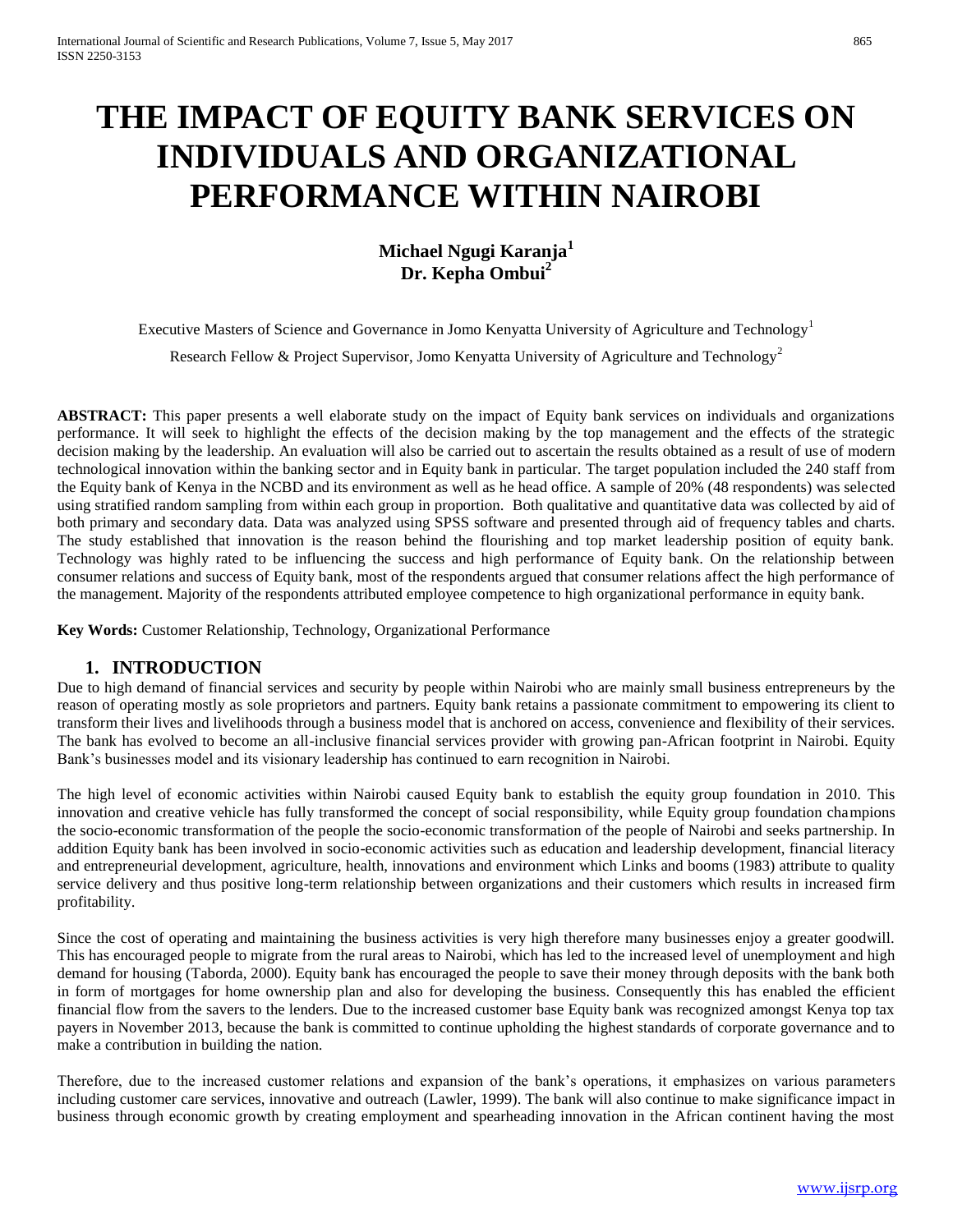influence on the event of the years gone by. This new trend in Equity bank has facilitated out need to conduct the research study on the impact of Equity bank services on the individual and organization's performance.

The first critical success factor of the bank is about an organization culture that values people, enhances performance and supports the business (Avolio, 1999). This has led to the greater extent of the bank to utilize its human resources in decision making since their proposal are highly considered the staff are influenced positively because their skills and efforts are recognized by the equity bank.

Proper decision by the top management team and also incorporating the decision of the other staff has greatly influenced the organization performance. Equity bank group as a financial service provider has reported a 20% annual profit growth margin for the period ended 31<sup>st</sup> march 2016. The profit before tax increased from kshs. 6.1 billion To kshs. 7.3 billion While a profit after tax rose from 4.3 billion to Kshs 5.1 billion for the same period last year (Equity Bank Report, 2016).

The bank restructured its balance sheet to take full advantage of the prevailing micro economic environment and optimize on earning cash and non cash equivalent which are non-earnings were reduced by 22%. The deployed investment in government securities that grew by 28% to take advantage of the prevailing high interest on treasury bills and bonds of nearly 20% complementing a 22%. On the other hand the deployed investment in government securities that grew by 28% to take advantage of the prevailing high interest rate on treasury bills and bonds of nearly 20% complementing a 22%. The growth in loan book to deliver 36% growth in interest income and growth yield on interest earning assets from 12.5% to 14.5% (Equity Bank Report, 2016).

The bank maintains efficient operations driven by high quality loan book. Non-performing loans stood at 3.8% against nonperforming loans of 4.3% similar period last year. Strong governance structure that outlaw inside trading and borrowing by directors with a strong code of conduct and ethics. The policy and proactive intelligence risk culture of accountability have differentiated the bank and given the public confidence at a time the banking industry is going through challenging times. The improving microeconomic environment characterized by declining inflation, declining current account deficit, stable foreign exchange and declining interest rate is likely to spur continued growth.

This study was aimed at determining the influence of the top management of Equity bank on its performance, assessing the extent to which top management of the bank are used to make strategic decision, determining the influence of top management's demographic and cognitive characteristics on organizational performance and evaluating the influence of top management on organizational decision making.

# **2. LITERATURE REVIEW**

## **2.1 Agency banking in Kenya**

Agency banking took effect in Kenya in May 2010 after the publication of prudential guidelines by the central bank of Kenya. Agency banking is a category in banking that is branchless where third parties are used by the bank in performing some of the activities that are traditionally performed in banking halls by bank personnel (King'ang'ai et al., 2016). In a research conducted by the Central Bank in Nigeria (2013), agency banking is described as the provision of the authority by bank to a third party so that he or she can serve the bank customers on its behalf. In addition, agent banking can also be described as the use of a third-party agent licensed by the particular bank or any other prudentially regulated financial firm to provide banking services to its customerson its behalf (Oxford Policy Management Ltd, 2011).

Ndungu and Wako (2015) describe agency banking as the use of third party licensed agents to provide the bank's customers with certain services on behalf of the bank . Also known by the term correspondent banking, agency banking is a model that allows the delivery of financial services to bank customers located in areas where banks may be uneconomical running a branch.

This model as Rezwan and Sandip (2015) outline holds great potential in revolutionizing the banking industry and significantly help close the delivery gap. To be in a position to offer the services, banks provide the agents with reader devices at point of sale, bank agent, and a barcode scanner necessary for scanning bills paid through them. Clients accessing the services from an agent make use of the banking agent provided to them by the bank to enable them have access to their bank accounts or electronic wallet respectively (Njogu & Wanyoike, 2014). Agent banks provide regular banking functions such as deposit taking and withdrawals, disbursing and also repayment of loans, payments of salaries, payouts of pensions, transfer of funds as well as issuing of mini statements through an infrastructures of a shared nature (Mosoti & Mwaura 2014).

Agency banking as a strategy of expansion depicts its concept from the branchless banking model into which the wordings are will use interchangeably. Agency banking also assists decongesting banking halls by letting the customers receive banking services elsewhere (King'ang'ai et al., 2016). Agency banking makes it possible for customer of the bank to have access to the banking services within reach and at the very comfort of the neighborhood. Agency banking has dramatically led to significant reduction in the total costs that go with financial services delivery especially to people in grassroots where it's hard to run bank branches profitably (Kingori & Gekara, 2015). The agency gives customers a chance for ease accessibility of financial products and related services at a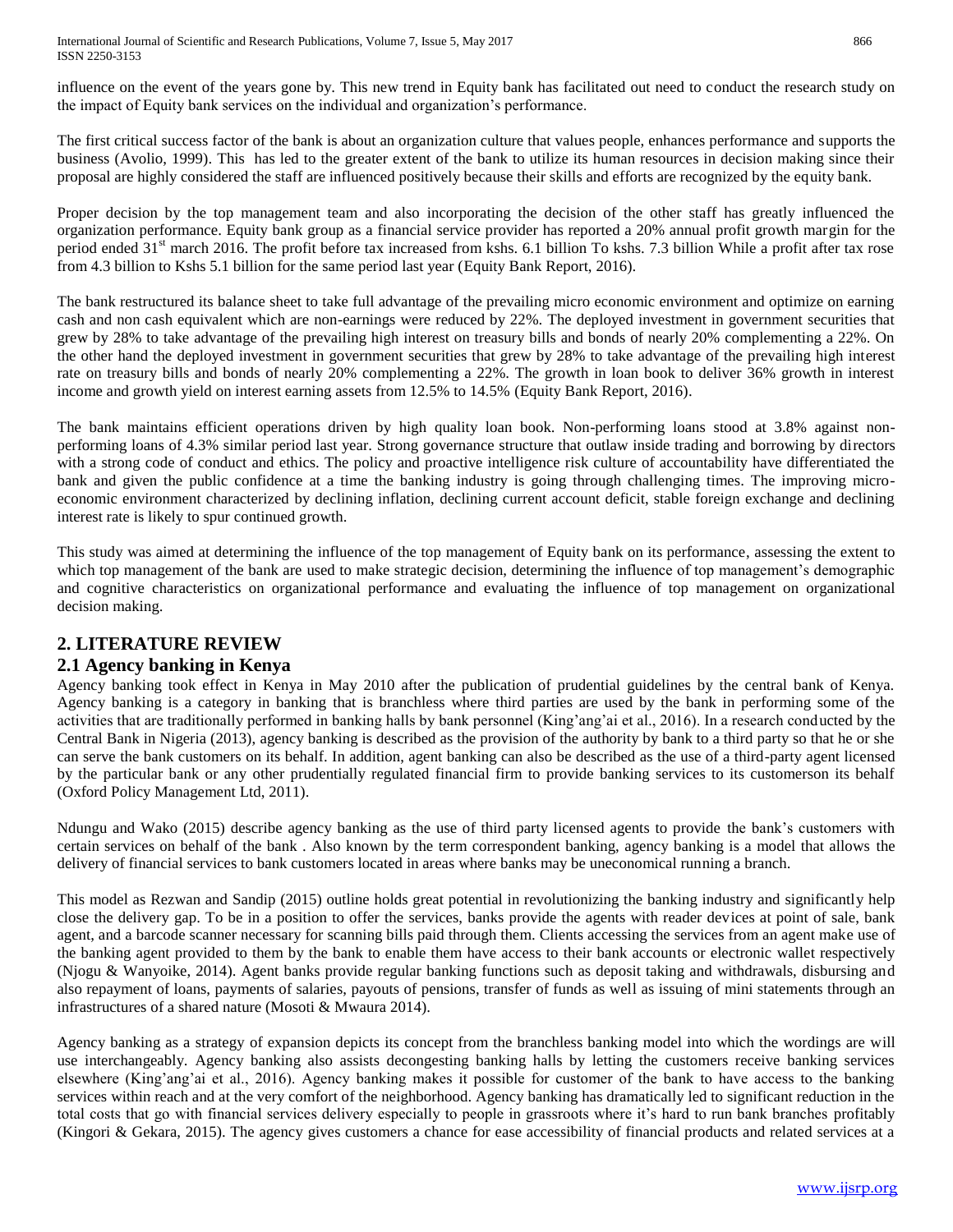places that are proximal and within reach by the customer. Such an opportunity eliminates barriers such as accessibility and timeliness of service delivery (Mutie, Bichanga & Mosoti, 2015).

## **2.2 Customer Relationship and Use of Technology**

The role of Technological innovations on efficiency and cost reduction in the banking sector is paramount for the successful and profitable service delivery in the sector. Kenyan commercial banks have continued to use huge investments in technology based innovations and training of man-power to handle new technologies.

The advancement in technology has provided an opportunity for financial service provides to introduce great innovations (GU, lee  $\&$ such, 2009). The Kenyan banking sector is embracing digital technology with its due advantages. Internet banking offers the traditional players in the financial services sector the opportunity to add a low cost distribution while designing a digital system hence putting customers' needs into consideration. It also creates a threat to traditional banks, radically changing business models and redefining customers experience in adoption among Kenyan commercial banks

Delivering quality service means conforming to customer's expectation on consistent basis, hence longer relationship (Links & Booms, 1983). Regardless of the types of services consumers use basically similar criteria in evaluating service quality. These criteria seem to fall into seven key categories which are labeled service quality determinants namely: reliability, responsiveness, access, communication, credibility, security as well as understanding the customer (Parasuraman *et al.*, 1985).

The convenience strategic implications and customer perception of M-banking services are explored value creating a better understanding about the customer perceived value of M-banking services. For instance, mobile banking has been quite population in Japan especially for the young and single consumers. This also applies in the case of equity bank.

According to International journal of innovative research of March, 2013; The M-banking, M-payments, M-transfers and M-finance refer collectively to a set of applications that enable people to use their mobile phones to manipulate their bank accounts, store value in an account linked to their handsets, transfer funds, M-banking or even access credit or assurance products. The first target for these applications was consumers in a developed country and it is done by complementing services offered by the banking system, such as check books, ATMS, voice mail/landline, interfaces, smart cards, print of sale networks, and internet resources, the mobile platform offers a convenient additional methods for managing money without handling cash, (karjaluoto, 2002).

For users in the developing country, on the other hand, the appeal of these M-banking and M-payments systems may be less about convenience and more about accessibility and affordability (Cracknel, 2004). Mobile phone operators have identified M-banking and M-payments systems as a potential service to offer customers, increasing loyalty while generating fees and messaging changes. Partnership between Equity bank and telecommunications provider has facilitated new service and offer a way to transfer money from place to place and provides an attractive opportunity to the payment system offered by the bank's mobile banking that is indeed effective on cost and dispenses services.

## **3. RESEARCH METHODOLOGY**

The study adopted a descriptive design with an exploratory view which sought to provide an insight and expand the understanding of the management capabilities and leadership strategies used in Equity bank. The study's aim was to establish which and how these capabilities affected the operations and thus defining who and how much of the operations phenomenon and the question of study.

The target population included the 240 staff from the Equity bank of Kenya in the NCBD and its environment as well as he head office. A sample of 20% (48 respondents) was selected using stratified random sampling from within each group in proportion. This is because the household the Equity bank staff members were so many and to save time and cost involved, it was prudent to use sampling method.

Both primary and secondary data was collected for this study. The primary data sources used includes: Groups: e.g. the information acquired from students who have been sponsored by the equity bank foundation and how they have been successful through sponsorship throughout their lives; Panels; Joint financial advisors and sponsoring stock brokers was to investigate the banking sector in the country and Individuals; before the group information was aggregated each element of the group was interviewed and the report obtained.

The secondary sources comprised database e.g. the financial reports available and view of the both the public, senior staff and other subordinates, Institutional records such organizational charts, records of services provide manuals and standards of the bank and the mission, vision and culture of the equity bank and books. Data was collected by interactive voice responses, self administered questionnaires, computer assisted personal interview and computerized self administered questionnaires.

Collected data was edited and coded for correctness before being analyzed by SPSS software. Analyzed data was presented in the form of frequency tables and charts.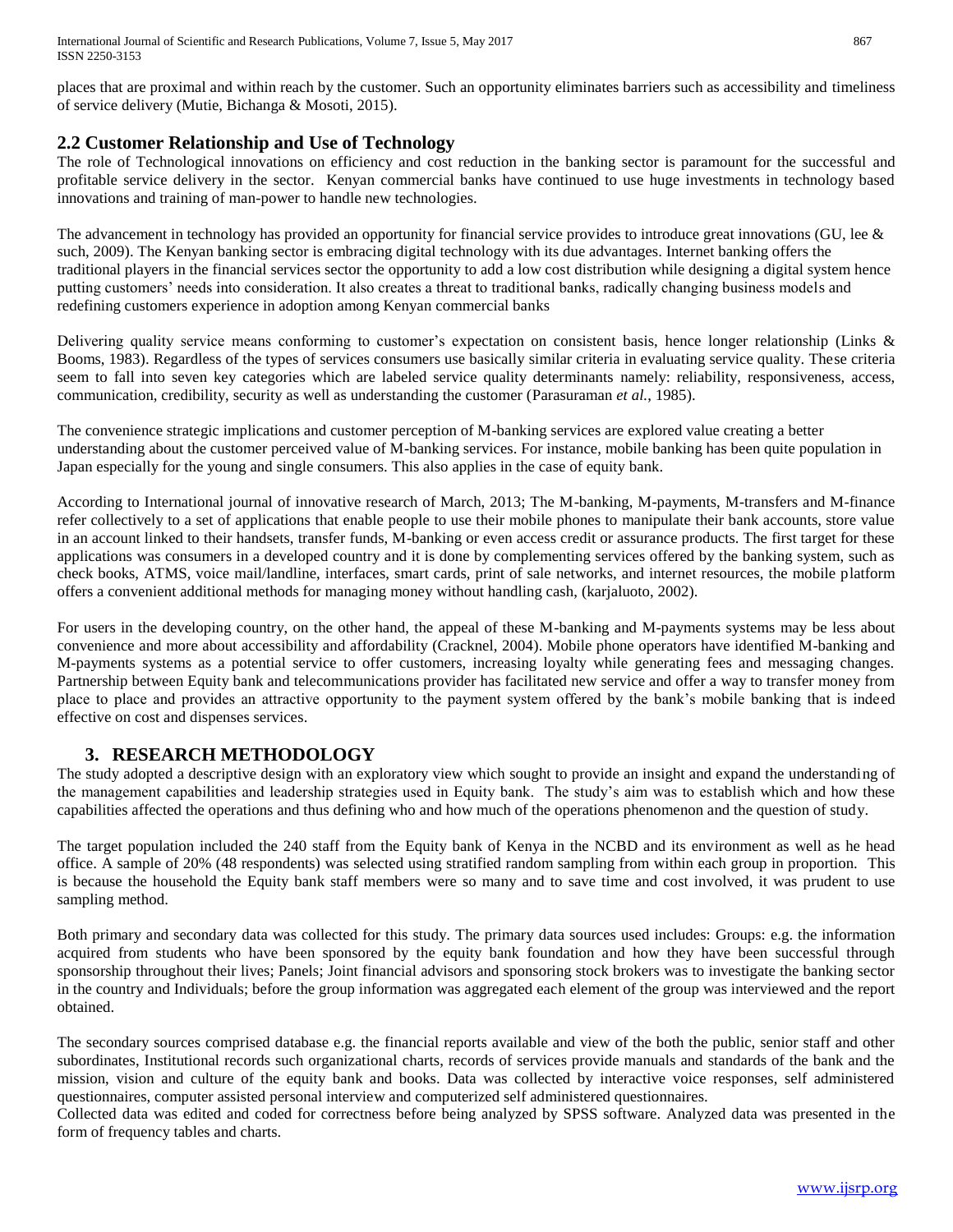## **4. FINDINGS AND CONCLUSIONS**

### **4.1 Response Rate**

The findings on the response rate reveal that 85% of questionnaires issues to respondents were returned. This response rate is good and perfect as seconded by Mugenda and Mugenda (2003), who argues that a response rate of 60% is good and one which is above 70% is perfect. Since the response rate was 85%, this can be concluded to be excellent representation. This is represented in the table 4.1:

#### **Table 4.1: Response rate analysis**

| Response                         | Frequency | Percentage |
|----------------------------------|-----------|------------|
| <b>Returned Questionnaires</b>   | 210       | 85         |
| <b>Unreturned Questionnaires</b> | 30        | 15         |
| Total                            | 240       | 100        |

#### **4.2 Gender of Respondents**

On the gender of respondents, the study noted that 75% of respondents were male while only 25% were female. The study raises inferences on the need to work on gender balance but for the purpose of this study, the researchers can inference that both genders were well represented. The above narration is explained by the illustration 4.2 below:

## **Table 4.2: Gender of Respondents**

| Response | Frequency | Percentage |
|----------|-----------|------------|
| Male     | 180       | 75         |
| Female   | 60        | 25         |
| Total    | 240       | 100        |

#### **4.3 Age of Respondents**

On the age statistics of respondents, it was noted that many respondents were of the age 19-30 years. The study was therefore pioneered by a vibrant group of respondents who are energetic and focused to grow their careers to the next level. The rest of the respondents were also represented: there was no respondent under 18 years, 33% of the respondents were 31-40 years, 19% of the respondents were 41-50 years and 10% of the respondents were above 50 years. This is illustrated in the figure 4.1 below:



**Figure 4.1: Age of Respondents**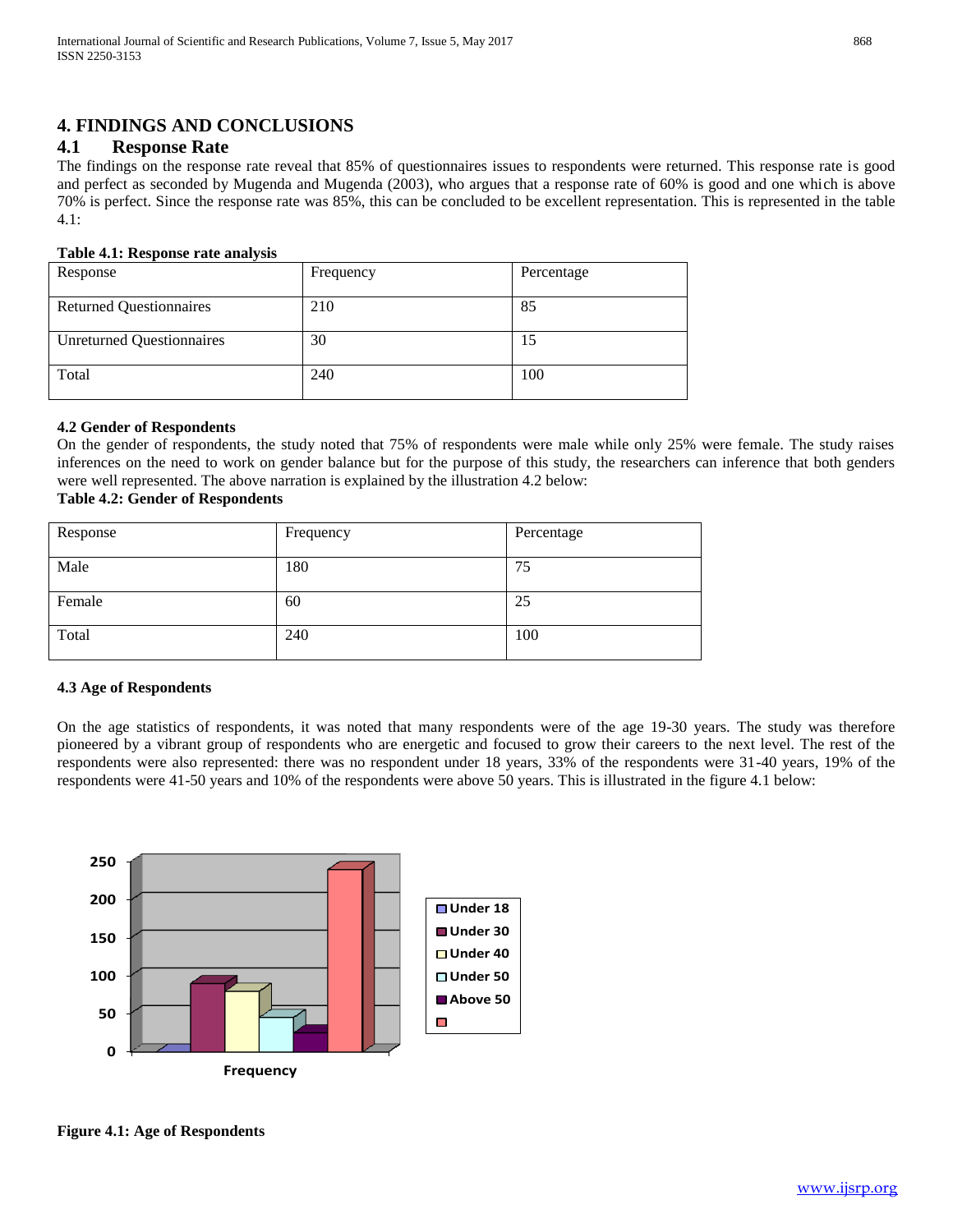#### **4.4 Education Level of Respondents**

The study established that majority respondents were university graduates as represented by 50% rating while the lowest among them were secondary level finalists as represented by 13% rating. This reveals that the respondents were well qualified to answer the study questions and hence the minimal study requirements. This is illustrated by table 4.3:

| Response               | Frequency | Percentage   |
|------------------------|-----------|--------------|
| Primary level          | $\theta$  | $\mathbf{0}$ |
| Secondary Level        | 30        | 13           |
| Tertiary/College Level | 50        | 20           |
| University             | 120       | 50           |
| Others                 | 40        | 17           |
| Totals                 | 240       | 100          |

#### **4.5 Position Status of Respondents in Equity Bank**

The study established that many respondents were from the lower level of management as represented by 42% followed by the middle level of management as represented by 32% and finally the senior level of management were the least as represented by 26%. The statistics reveal that all management levels were well represented in this study as illustrated by figure 4.4:

#### **Table 4.4: Position Status of Respondents in Equity Bank**

| Response                 | <b>Frequency</b>         | Percentage |
|--------------------------|--------------------------|------------|
| <b>Senior Management</b> | 63                       | 26         |
| Middle Level Management  | $\overline{\phantom{a}}$ |            |
| Lower level Management   | 100                      | 42         |
| Totals                   | 240                      | 100        |

**4.6 Innovation and Success of Equity Bank**

Reference table 4.5 reveals that majority of the respondents (59%) strongly agreed that innovation is the reason behind the flourishing and top market leadership position of equity bank while 31% agreed that innovation influences the success of the Equity bank. Only 4% disagreed and 6% disagreed as illustrated by table 4.5:

#### **Table 4.5: Innovation and Success of Equity Bank**

| Response                 | Frequency | Percentage |
|--------------------------|-----------|------------|
| <b>Strongly Agree</b>    | 83        | ςο<br>J    |
| Agree                    | 50        | ر ر        |
| <b>Strongly Disagree</b> | <u>y</u>  |            |
| Disagree                 |           |            |
| Totals                   | 160       | 100        |

#### **4.7 Technology and Success of Equity Bank**

According to the reference table 4.6, most of the respondents (46%) agreed, 34% strongly agreed 16% disagreed and 4% strongly disagreed that technology influences the success and high performance of Equity bank. It implies that majority were in agreement that technology affects the choice of the technological strategy to be used. This is hereby illustrated in table 4.6:

#### **Table 4.6: Technology and Success of Equity Bank**

| $\mathbf{D}$<br>10000<br>.100 <sub>0</sub><br>≘sponse<br>uenc<br>KC. |
|----------------------------------------------------------------------|
|----------------------------------------------------------------------|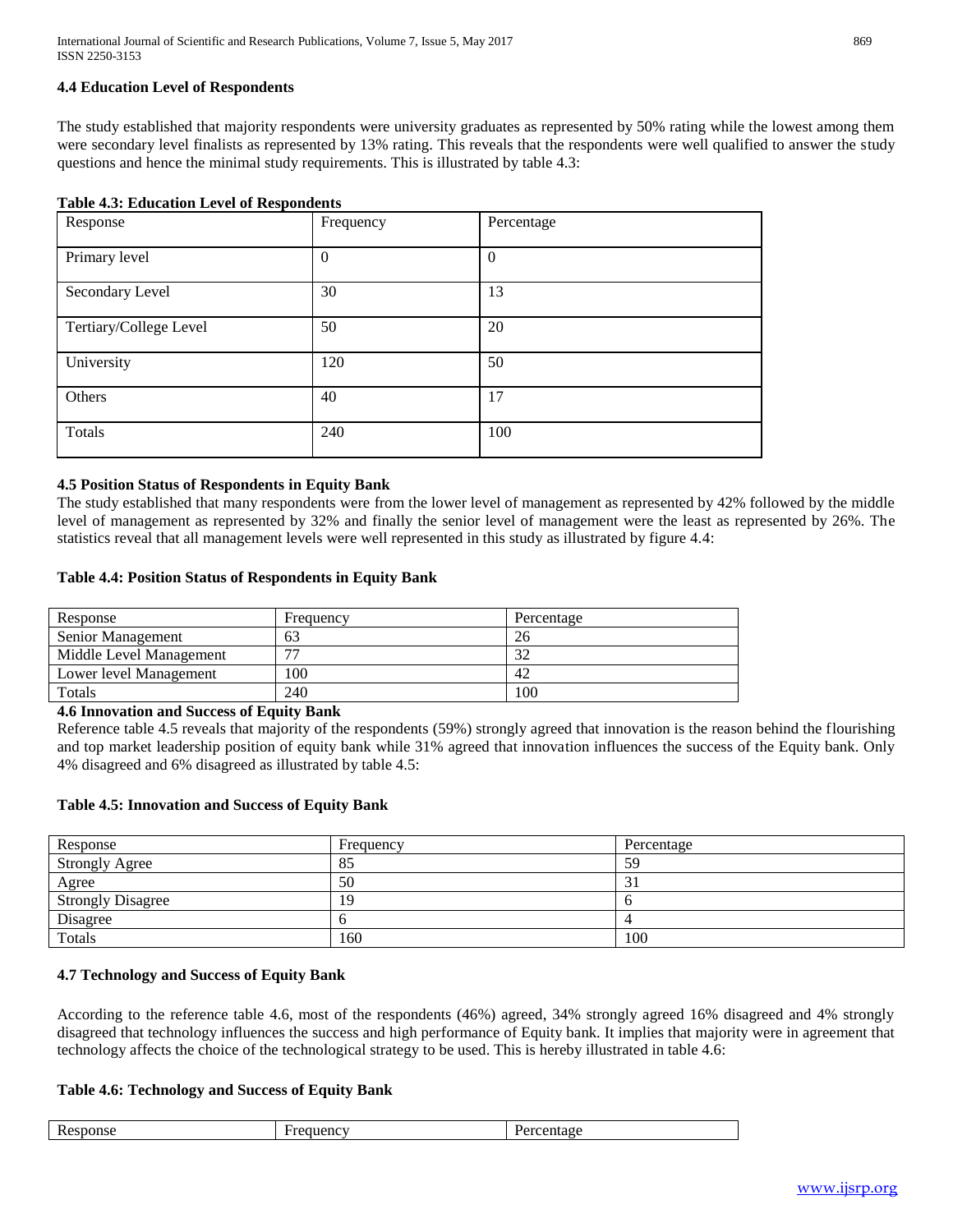International Journal of Scientific and Research Publications, Volume 7, Issue 5, May 2017 870 ISSN 2250-3153

| <b>Strongly Agree</b>    | 54  | 34  |
|--------------------------|-----|-----|
| Agree                    | 16  | 46  |
| <b>Strongly Disagree</b> | 26  | 10  |
| Disagree                 | 10  |     |
| Totals                   | 166 | 100 |

#### **4.8 Consumer Relations and Success of Equity Bank**

On the relationship between consumer relations and success of Equity bank, most of the respondents (57%) agreed, 29% strongly agreed, 10% strongly disagreed and 4% disagreed that consumer relations affects the high performance of the management. It implies that majority were in agreement that consumer relations between the Equity bank's management and employees and the customers always affect the performance. This is illustrated in table 4.7 below:

#### **Table 4.7: Consumer relations and Success of Equity Bank**

| Response                 | Frequency | Percentage |
|--------------------------|-----------|------------|
| <b>Strongly Agree</b>    | 40        | 29         |
| Agree                    | 80        |            |
| <b>Strongly Disagree</b> | IJ        | 10         |
| Disagree                 |           | 4          |
| Totals                   | 140       | 100        |

#### **4.9 Employee Competence and Success of Equity Bank**

Reference table 4.8 reveals that majority of the respondents (59%) strongly agreed 30% agreed while 4% disagreed that employee competence affects the performance. This shows that employee competence affect the top management and the employees. This can be properly explained by the cognitive characteristics that make the people in the management. This is illustrated by the table 4.8:

#### **Table 4.8: Employee Competence**

| Response                 | Frequency | Percentage |
|--------------------------|-----------|------------|
| <b>Strongly Agree</b>    | 88        | 59         |
| Agree                    | 42        | 30         |
| <b>Strongly Disagree</b> | L.        |            |
| Disagree                 |           |            |
| Totals                   | 150       | 100        |

#### 5. **RECOMMENDATIONS AND AREAS FOR FURTHER RESEARCH**

#### **5.1 Recommendations**

The following recommendations were made:

- i. It's therefore recommended that banks should adopt a risk-based approach to the supervision and regulation of agency banking.
- ii. Enough security measures should be put in place. Agency banking as branchless banking model has enabled banks to reach the unbanked population. Its therefore critical that banks should allow agents to be more financially inclusive than just offering the cash transfer services agents should be able to covert cheques into cash, deal with foreign currently exchange among other services.
- iii. The selection criteria of agents should be restructured so as to favors heavy cash operations in order to meet the demand of cash availability as well as handling large transactions.
- iv. The bank should strive to look for more shareholders by increasing the issuance of its share to the public so as to continue increasing its capital base.
- v. Equity bank should be able to come up with a unique strategies that the competition does not practice such as creativity, social responsibilities, customer retention, E-marketing and organizational relationships.
- vi. For innovation to yield optimum impact, firms have to invest in market research so as to understand the industry, competition and customer's expectation. A close interaction with customers provides the most effective platform for market research.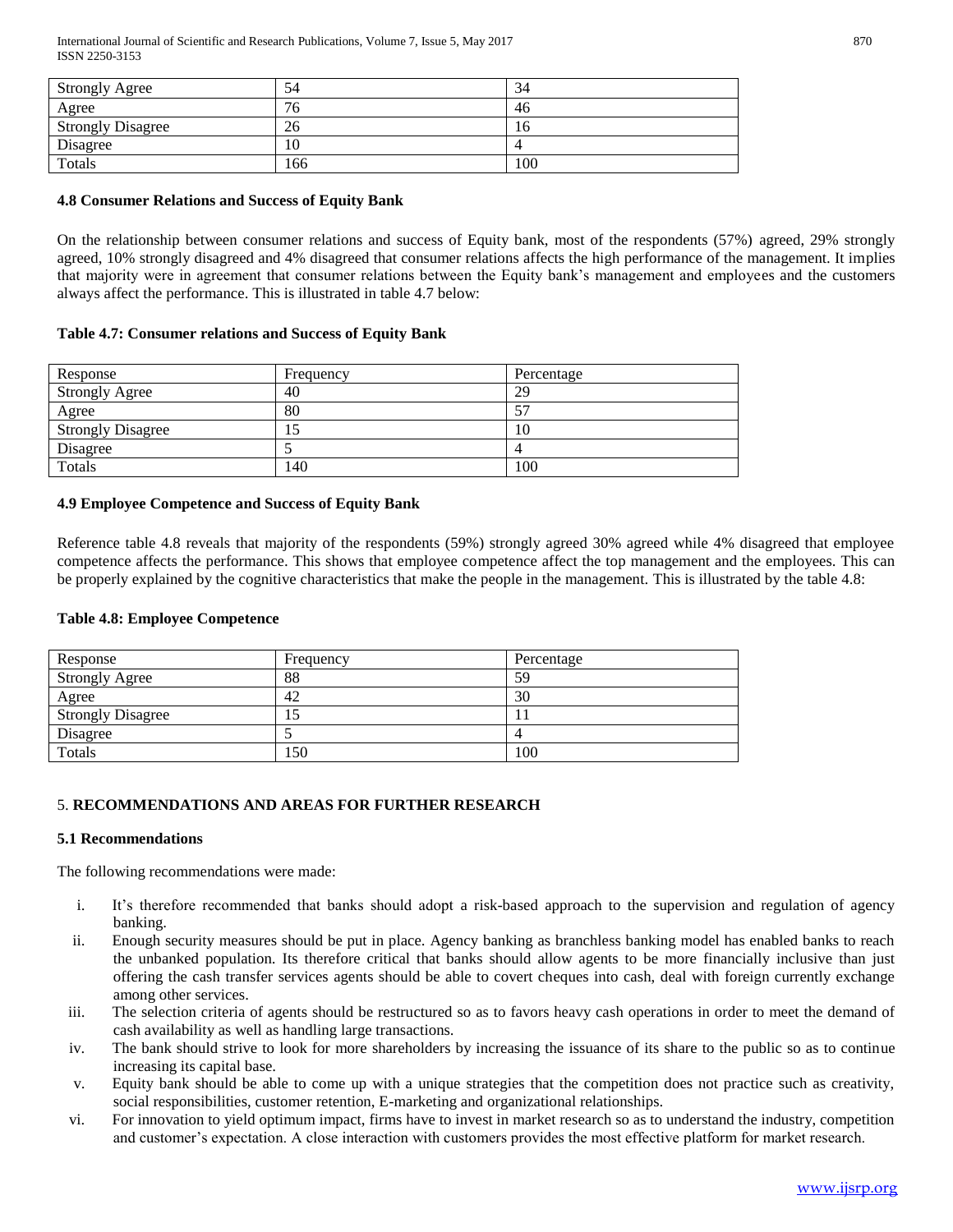International Journal of Scientific and Research Publications, Volume 7, Issue 5, May 2017 871 ISSN 2250-3153

- vii. The banking sector and other organizations should invest in knowing their customers since they provide early warning signals about the products quality and timeliness.
- viii. Many banks today are moving away from traditional practices and adopting forward thinking best practices to support profitability value. These best practices should be applicable to every area of banking as to the industry changes.

#### **5.2. Areas of Further Research**

The study was limited to Equity bank Kenya only in Nairobi area where the study was to examine the impact of Equity bank services to the individuals and organization within Nairobi, an also the role of leadership in the management of strategic change. A similar research should be conducted in a different context in order to affirm the findings of this research as well as other researchers who have done the same research.

The study recommends the need for further research to establish the leadership style most suited for managing change efficiency in organizations. While the numerous positive outcome of transformational leadership are indeed impressive including positive effect of follower's effort, performance job satisfaction and organization commitment and leadership effective during period of organization change, the literature remains surprisingly deficient in studies that examine the ethical values and moral underpinnings of transformational leadership.

Leadership research is also needed to link the specific leadership styles of leadership to follower attitudes in organizations.

Finally future research is needed to further clarify the specific moral and ethical qualities of transformational leaders such as integrity, self-transcendent values and compassion which may offer stronger explanation power of leadership style, follower attitudes and consequential behaviors. Overall, the future study of transformation from continuing empirical efforts to better understanding how specific behavior styles are linked to successful management of change.

#### **REFERENCES**

Avolio B. (1999). Full leadership development, Sage Publications

Bainbridge C. (1996). Designing for change; A practical guide for business transformation

Bass, B. & Stadlemeir, P. (1999). Ethics, character and arithmetic transformational leadership behavior

Bass, B. (1998): Transformational leadership: Industrial, Military and educational impact

Central Bank of Nigeria (2013). Guidelines for the Regulation of Agent Banking and Agent Banking

Relationships in Nigeria. Central Bank of Nigeria

Equity Bank report (2016). Retrieved from [infor@equitybank.co.ke](mailto:infor@equitybank.co.ke) on February 21<sup>st</sup> 2017.

King'ang'ai, P. M., Kigabo, T., Kihonge, E. &Kibachia, J. (2016). Effect of Agency Banking on Financial

Performance of Commercial Banks in Rwanda. A Study of Four Commercial Banks in Rwanda. *European Journal of Business and Social Sciences,* 5(01), 181 – 201

Kingori, E. &Gekara, M. (2015). Effects of Agency Banking on the Performance of Bank Agents

Business in Thika Municipality, Kenya. *The strategic Journal of Business and Change Management,* 2 (79), 940- 972

Lawler, E.E. (CDS) ( 1999) the leaders change handbook: An essential guide to setting directions and taking

actions.

Links, A. & Booms, G. (1983). Delivering quality service that confirms to customers' needs and expectation on consistent basis for longer relationship purpose.

Mosoti, Z. M. & Mwaura, R. W. (2014). An Investigation on Slow Adoption of Agent Banking Services in Kenya as

Strategic Response by Commercial Banks: A Case Study of Roysambu Constituency. *Journal of Research in Business and Management*, 2(3), 01-13

Mugenda, O.M. & Mugenda, A.G. (2003) *Research Methods*, Nairobi: Acts Press.